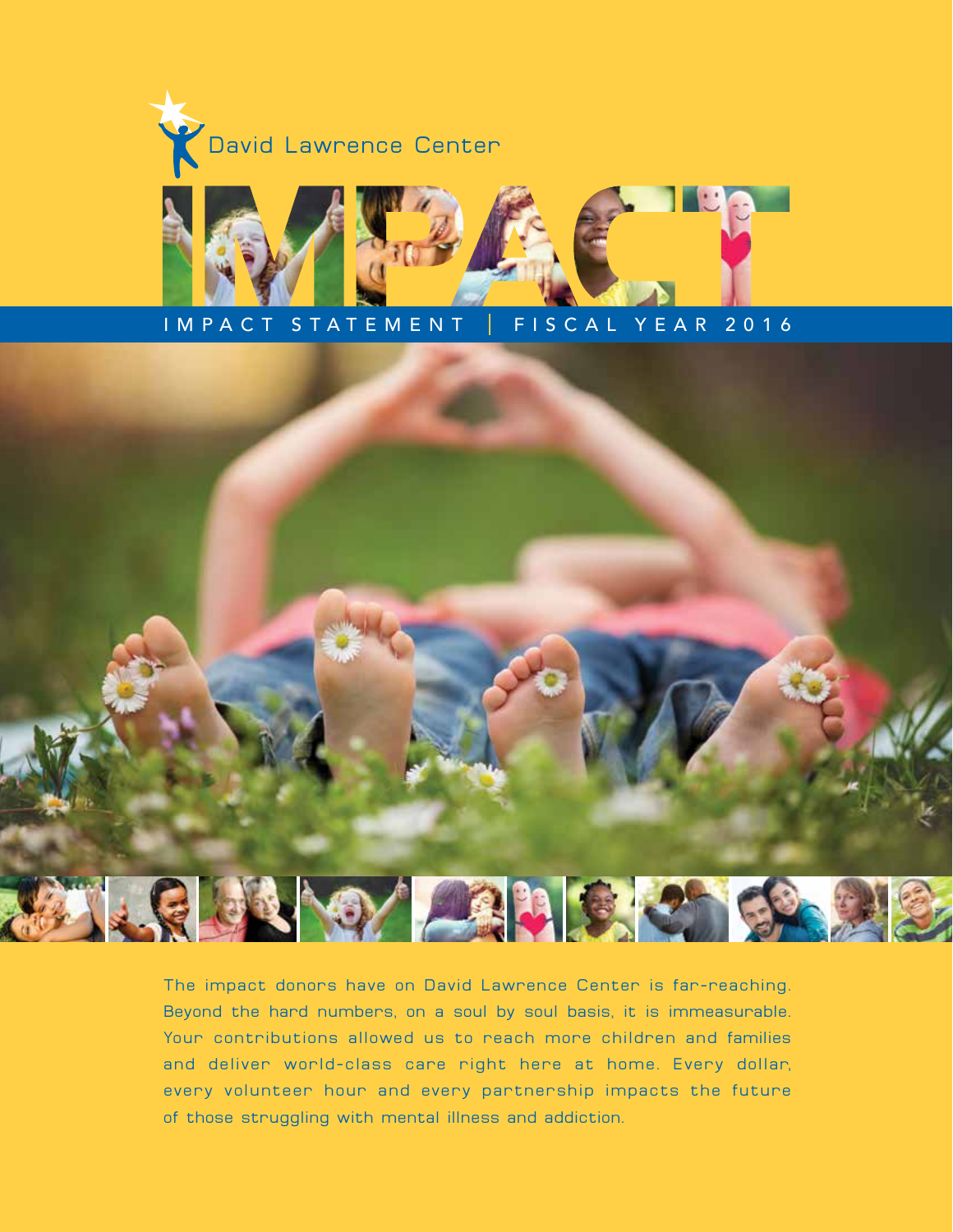



#### COMMUNITY PARTNERS

Central Florida Behavioral Health Children's Network Collier County Collier County Public Schools Collier County Sherriff's Office Department of Juvenile Justice Drug Free Collier Florida Gulf Coast University Florida State University Goodwill of Southwest Florida Grace Place Green Monkey Yoga Hazelden Betty Ford Healthcare Network of Southwest Florida Hodges University Mental Health Association Naples Police Department Naples Equestrian Challenge National Alliance on Mental Illness NCH Healthcare System Neighborhood Health Clinic Pace Center for Girls Park Royal Hospital PAWS Assistance Dogs Physicians Regional Healthcare System Public Defender's Office Shelter for Abused Women and Children Southwest Florida State College St. Matthew's House State Attorney's Office Tobacco Free Collier Coalition Youth Haven

#### CORPORATE AND GRANT PARTNERS

#### CHAIRMAN'S CIRCLE - \$100,000+

Collier County Board of **Commissioners** Community Foundation of Collier County Florida Department of Children and Families

#### GRAND LEADERSHIP CIRCLE -  $$20.000+$

Florida Alcohol and Drug Abuse Association Florida Coalition Against Domestic Violence Naples Children & Education Foundation The Telford Foundation



The Martin Foundation, Inc. Ronald McDonald House Charities of Southwest Florida, Inc.

U.S. Department of Housing and Urban Development

#### GRAND BENEFACTOR - \$5,000+ Bank of America

Branch Banking & Trust Company (BB&T) Cummings & Lockwood, LLC First Asian Investments, Inc. Galliford-Mulard Foundation Gulf Coast Construction Investors' Security Trust The Malcolm Gibbs Foundation, Inc. Stonegate Bank

#### BENEFACTOR - \$2,500+

Arthur J. Gallagher & Co. Brown & Brown Benefits Credible Wireless, Inc. Florida Blue Foxfire Community Association Harmon Meek Gallery Fund of the SWFL Community Foundation Healthcare Network of Southwest Florida Moorings Park Naples United Church of Christ PK Studios, Inc. Truly Nolen of America, Inc.

#### PACESETTER - \$1,000+

Advocate Home Care DeVoe Cadillac Elite Air Conditioning, Inc. Enterprise Holdings Foundation First Class Plumbing Gulf Coast Runners Club, Inc. Hazelden Betty Ford Foundation HBK CPAs & Consultants Hyatt Regency Coconut Point J. McLaughlin (Venetian Village) Kohn-Joseloff Foundation Morton & Wasmer Park Royal Hospital Physicians Regional Healthcare System Regions Bank Veritiv Corporation

#### DONOR - \$500+

Allen Concrete & Masonry, Inc. Charity Golf Interrnational

DeAngelis Diamond Construction Flexi Software Garage Doors of Naples Gates Construction Homecare Assistance of Naples The Ibarra Calleja Group at Morgan Stanley J. McLaughlin (Third Street South)

Lutgert Insurance Medline Industries, Inc. Non-Profit Insurance Services Roz Travis Interiors, Inc.

## **DONORS**

#### INDIVIDUAL GIVING

CHAIRMAN CIRCLE - \$100,000+ The Estate of Eugene A. Leinroth, Jr.

#### GRAND LEADERSHIP CIRCLE - \$20,000+

Mercy Bathey Charitable Lead Unitrust Mrs. Jodi Berthholdt Dr. and Mrs. Douglas Johnson Mr. Jerry F. Nichols Mr. and Mrs. Sam Scalise Ms. Carol A. Williamson

#### LEADERSHIP CIRCLE - \$10,000+

Mr. and Mrs. Fil Adams-Mercer Mr. and Mrs. Arthur L. Cherry, Jr. Mr. and Mrs. Barron G. Collier III Mary E. Dooner Foundation, Inc. Ms. Margaret H. Dunwiddie Mrs. Helen Farace Ms. Robyn P. Griffin Mr. and Mrs. Richard D. Merillat The Peggy Meyerhoff Pearlstone Foundation, Inc. Mr. and Mrs. Pat Stranahan

#### GRAND BENEFACTOR - \$5,000+

Mr. Abdulaziz R. Alrashed Mr. and Mrs. Joe R. Biondo Mr. and Mrs. Scott Burgess The Jerry L. & Barbara J. Burris **Foundation** The Irving S. Cooper Family Foundation Mr. and Mrs. Vernon Davidson Ms. Kathleen Dixon Mr. and Mrs. W. Theodore Etzel III Mr. and Mrs. Jack Fingersh



Susan K. Lennane Family Fund of the Community Foundation of Collier County Mr. John Levy and Mrs. Gail Rothenberg Iqbal and Shelby Mamdani Foundation Mr. and Mrs. Ralph E. Miesel Dr. Robert Morantz T and Mrs. Marsha Murphy BH Negley Foundation Mr. and Mrs. Bill Sanford Mr. Reed Saunders and Mrs. Judi Ekholm

#### BENEFACTOR - \$2,500+

Mr. and Mrs. Bill Ammann Anonymous Mr. J. Richard Briscoe Mr. and Mrs. Robert B. Fritz Dr. and Mrs. Robert J. Meli Mr. and Mrs. J. Patrick Mullaney Mr. and Mrs. William O'Neill Dr. L. Patt Schneider and Mr. Tom Schneider Ms. Angelina Spencer Dr. and Mrs. John Steffan Mr. and Mrs. Jason Stephens Mr. Kermit S. and Mrs. Jenny W. Sutton Mr. and Mrs. James Warnken

#### PACESETTER - \$1,000+

Mr. and Ms. Steven P. Akin Mr. and Mrs. William L. Barton Mr. and Mrs. Douglas H. Bathey Mr. and Mrs. Joseph Beauchamp Dr. and Mrs. Jaye Benjamin Mrs. Charles Berger Mr. Peter G. Bos and Mrs. Sissel H. Cooper Ms. Emily K. Bua Mr. and Mrs. Russell Budd Mr. and Mrs. Travis Carter Mr. and Mrs. Nicholas Chabraja Mr. and Mrs. Roy Cronacher, Jr. Mr. and Mrs. Michael Dal Lago Mrs. Shanna Davies Mr. and Mrs. Cass Diaz Dr. and Mrs. John D. Dick Mr. and Mrs. Rob Edwards Mr. and Mrs. Richard P. Eide, Jr. Mr. and Mrs. Tom Ellis The Everingham Family Fund, a Donor Advised Fund of Renaissance Charitable Foundation Mr. and Mrs. Franklin H. Fischer Jay and Lee Gates Fund of the Community Foundation of Collier County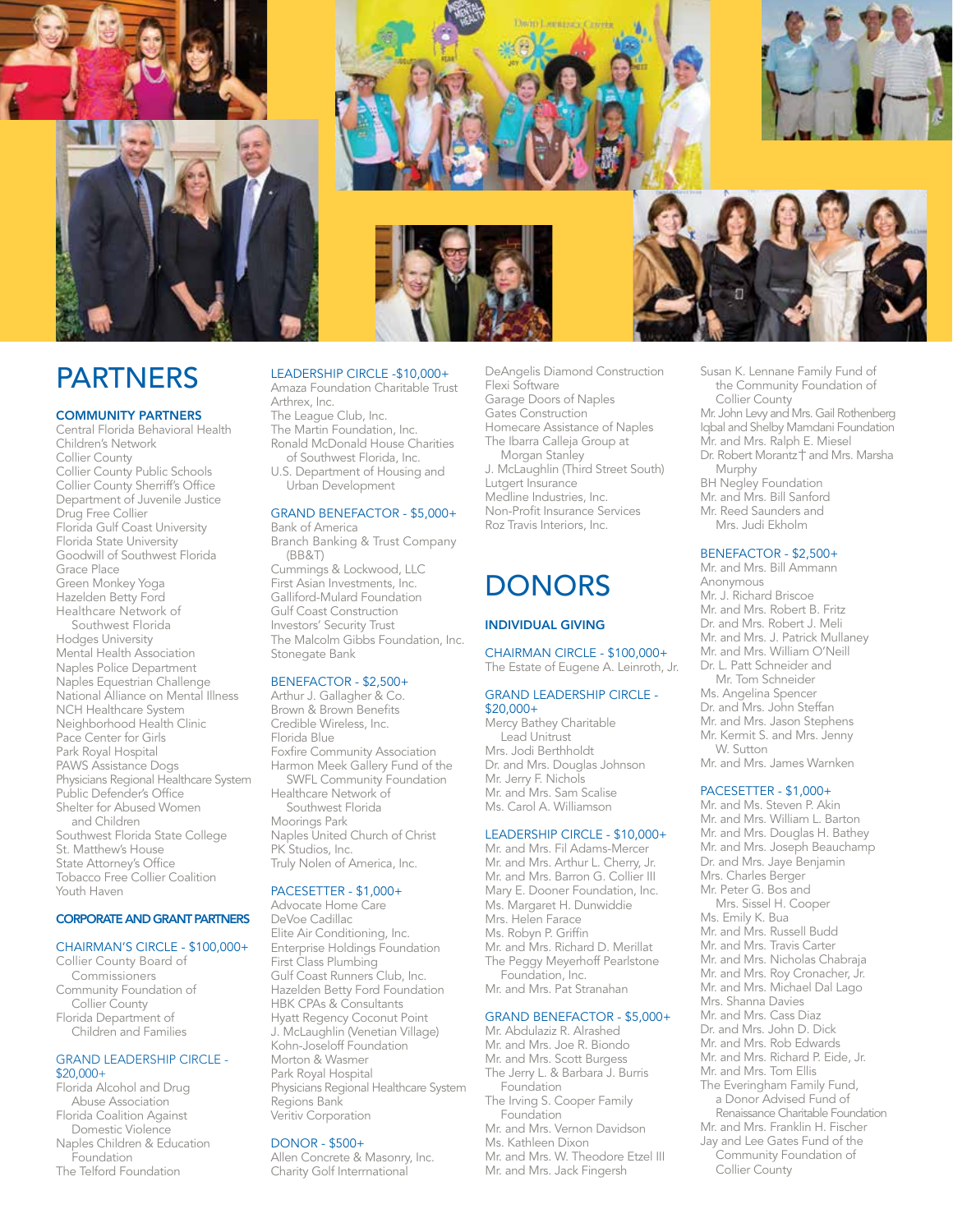

Ms. Jennifer Girard Mr. and Mrs. Thomas Granger Ms. Caryn Hacker-Buechel and Dr. Frederick Buechel, Sr. Mr. and Mrs. Harry Hammerly Mr. and Mrs. Peter Hayes Ms. Alessandra Higgs Mr. and Mrs. Lee R. Hollenbeck Mr. and Mrs. Alan M. Horton Ms. Harriet Hubbell Mr. Philip Allen and Mrs. Lisa Kahn-Allen Mr. Ron Katz Mr. and Mrs. Paul Keiswetter Mrs. Polly N. Keller Mr. and Mrs. Charles M. Kelly, Jr. Gerald R. Lanz/Lisa Kearns Lanz Foundation Mr. and Mrs. Erik Lutgert Mr. and Mrs. Terry Magrath Mr. and Mrs. Brian McAvoy Mr. Denis M. McCarthy Mr. and Mrs. Ronald J. McGinty Mr. and Mrs. Thomas J. Meister Mr. Daniel Montero Dr. and Mrs. Charles J. Montgomery Mr. and Mrs. Thomas J. Neville The Honorable Kathleen Passidomo and Mr. John Passidomo, Esq. Ms. Wendy B. Payton Mr. Rich Ratcheson Mr. and Mrs. Derrick Romine Mr. and Mrs. Sam Saad Schrenk Family Foundation Mr. and Mrs. Edward B. Selby, Jr. Mr. and Mrs. Michael Shemo Mr. and Mrs. F. Samuel Smith Mr. and Mrs. John Sorey Lawrence & Pinelope Speh Foundation Ms. Judy C. Sproul Ms. Caroline Steele Mrs. Susan Stielow Mr. Byron L. Tweeten The VanderHorst Family Foundation Mrs. Nancy White

Mr. Andrew Wiltsie

#### DONOR - \$500+

Mr. and Mrs. Michael Arthur Mr. and Mrs. Jeff Beuttel Dr. and Mrs. Peter R. Boyd Mr. Richard W. Brown Campbell Family Foundation Mr. and Mrs. Walter Crawford Mrs. Susan Dalton Ms. Karen Danks Dr. and Mrs. Michael Dauphinais Mr. and Mrs. Brian Dixon

Ms. Allison Durian Mrs. Donald Forte Mr. and Mrs. Carl Fredeen Mr. and Mrs. Scott Geltemeyer Mr. and Mrs. Ronald W Goldsmith Mrs. Lois Hogan Ms. Nancy Hussey Dr. and Mrs. Alan Keller Mrs. Janet W. Martin Mr. Bruce McAndrews Doris B. McAndrews Rev. Trust Mr. and Mrs. Charles P. Morel Ms. Doris A. Palmer Mr. and Mrs. Brice L. Pelliccioni Mr. and Mrs. Mark J. Price Mr. and Mrs. Michael V. Reagen Mr. and Mrs. Charles C. Rieger, Jr. Ms. Linda A. Rieland Mrs. Mercedes Riley Dr. and Mrs. Nathaniel Ritter Ms. Nikkie Sardelli Mrs. Barbara Sill Dr. and Mrs. Joseph G. Spano Mr. and Mrs. John Talley Mr. and Mrs. Dennis Turner Mr. and Mrs. George P. Wagner, Jr. Mr. and Mrs. Edwin Williams Ms. Mary Ellen Zum Felde

#### GIFTS-IN-KIND

Alice Sweetwater's Bar & Grille Best Friends Pet Resort Cason Photography Cleveland Browns Mrs. Jennifer Denike ESPN Radio Foxfire Country Club Hibiscus Golf Club iHeart Radio IMHRO - One Mind Institute LinneaCinda & Associates Mr. Bruce McAndrews Nancy Benjamin Interiors Naples Harbour None Other Panther Run Golf Club Pierre & Harry Quail West Golf & Country Club Regions Bank Mr. and Mrs. Hollins Riley Saks Fifth Avenue Dr. and Mrs. Vi Steffan Mr. and Mrs. Jason Stephens Vino's Picasso Wyndemere Country Club

## VOLUNTEERS

#### BOARD OF DIRECTORS

Douglas Johnson, PhD *Chairman* Russell Budd Polly Keller\* *Honorary Board Member* Brian V. McAvoy, Esq. Robert Magrann William O'Neill, Esq. Sheriff Kevin Rambosk Michael V. Reagen, PhD L. Patt Schneider, PhD Viola Steffan Pablo X. Veintimilla

#### YOUNG EXECUTIVES

Alison Durian, Chair Rachel Barlow John Breault III Mary Chalfant Shanna Davies Rob Edwards Lusy Garcia Kelly Gregory Colby Hazewinkel Ryan Jobe Tyler McMackin Priscylla Oliva Irene Zamora-Garcia

#### PLANNED GIVING COMMITTEE

Mary Beth Crawford, Chair Sander Bleustein Preston C. Came Kimberley Dillon Tate Haire Mary Morton Jason E. Stephens

#### 2016 GALA COMMITTEE

Polly Keller, Co-Chair Kathy O'Neill, Co-Chair William O'Neill, Co-Chair Samreen Ahsan Jill Basden Nancy Benjamin Trisha Borges Carol Boyd Wilma Boyd Michelle Brown Renae Burgess Liana Buysse Lynn Cabrera Monica Cameron Jackie Cronacher

Lulie Edie Joan Fletcher Robyn Pfister Griffin Marie Hayes Alessandra Higgs Geri Howard Harriett Hubbell Kimberly Hunter Amanda Jaron Susan Jones Lisa Kahn - Allen Tish Kelly Carol Knight Jerry Kraft Sue Lennane Linda Malone Charlie Miller Vickie Nolen Kathryn Rieger Mercedes Riley Viola Steffan Susan Stielow Robin Stranahan Jenny Sutton Kaila Thompson Jennifer Trammell Patti Wagner Alison Whalen Christine Williamson Carol Williamson

Karen Danks Lu Drackett

#### 2016 SOUND MINDS COMMITTEE

Russell Budd, Co-Chair L. Patt Schneider, Co-Chair Barbara Burris Alan Horton Cyndy Nayer Janie Pappas Gary Price Vi Steffan

#### 2016 GOLF COMMITTEE

Rob Edwards, Chair John Breault, III Mike Delgado Howard Isaacson Bruce McAndrews Frank Palowitz Vi Steffan

*All gifts above \$500 made between 7/1/2015 - 6/30/2016 are listed. We sincerely apologize for any errors. For questions, please contact DLC at 239-354-1434.*